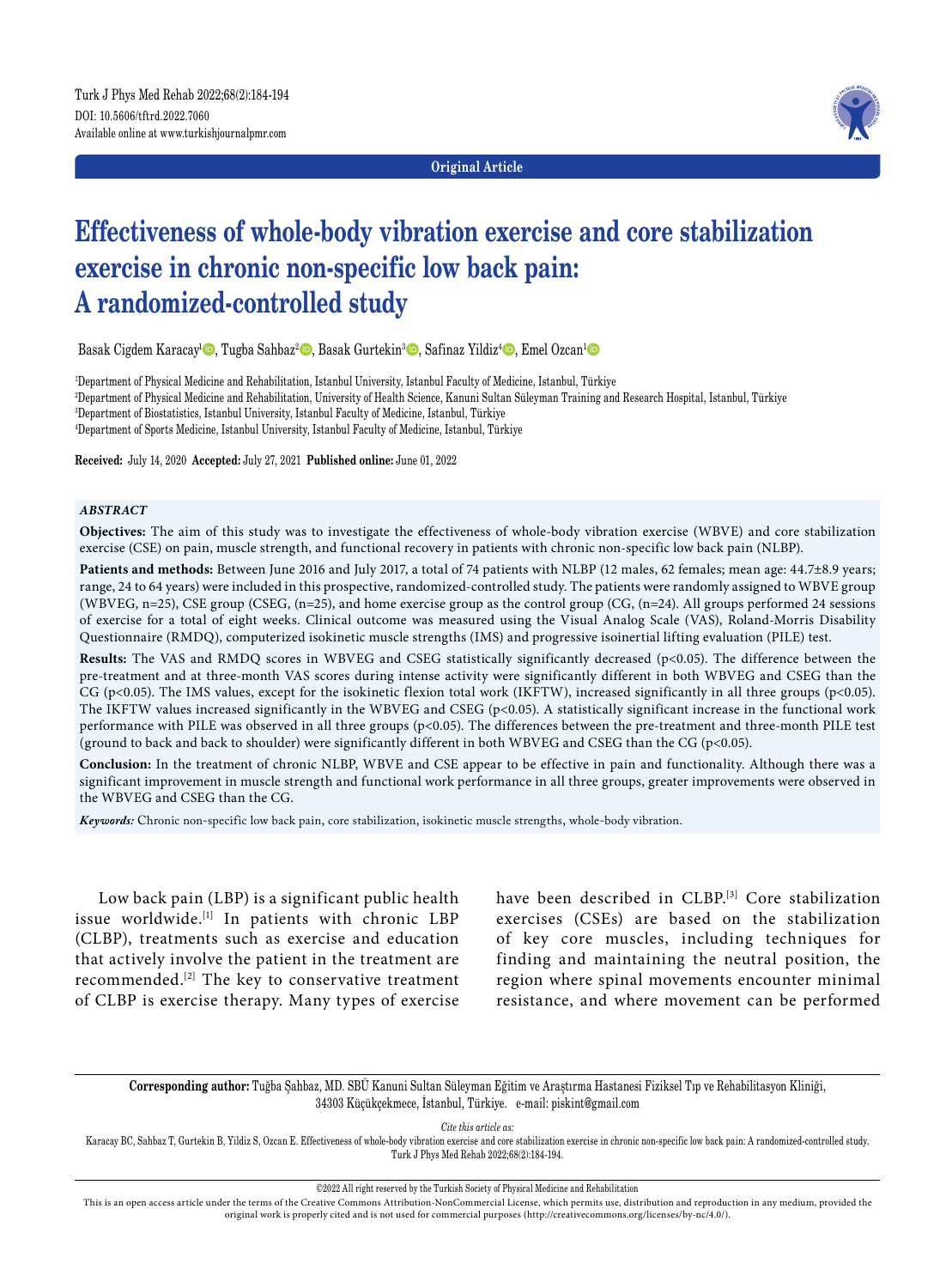loosely and flexibly with minimal energy. Neutral zone must be stabilized to prevent back pain.[4] Abdominal bracing is continued throughout the exercise. Motor control of local muscles is affected in individuals with LBP. The main goal of motor control exercises is to improve the local muscles. It is widely applied in the rehabilitation of mechanical LBP, disc herniation and postoperative patients.<sup>[3,4]</sup> Whole-body vibration exercise (WBVE) is a novel treatment method. It is defined as a mechanical repetitive motion or oscillatory motion that occurs around a balance point and used to maintain or increase bone mineral density, preserve and increase muscle strength, improve balance and mobility, reduce the risk of injury associated with falls, reduce age-related articular cartilage damage, and increase tissue perfusion.<sup>[5,6]</sup> The contact surface of the platform transfers a vibration to the total body. This vibration generates quick changes in muscle length, and the tension of the muscles is detected by proprioceptors and the tonic vibration reflex is activated. Tonic vibration reflex, in turn, provides periodic contraction and relaxation of muscles.<sup>[6,7]</sup> The vibration limits for comfort, performance, and safety have been established by the International Organization for Standardization (ISO), taking into account the known work-related hazards.[8] It is recommended to use frequencies between 20 and 70 Hz as a reliable range for WBVE.<sup>[6]</sup> Side effects of WBVE are plantar fasciitis, itching in the legs, blurred vision, tinnitus, Raynaud's syndrome, orthostatic hypotension, dizziness, exacerbation of soft tissue and joint injuries, temporary fullness in the ear, headache, and intraocular lens dislocation that can be seen after cataract surgery. The WBVE is not recommended in the presence of kidney stones or gallstones, severe diabetes, arrhythmia, acute thrombosis or hernia, pregnancy, hypotension, intrauterine device, epilepsy, cancer, pacemaker, untreated orthostatic recent surgery, migraine, acute rheumatoid arthritis, and severe cardiovascular disease.[6,9]

Chronic non-specific LBP (NLBP) is an important clinical, social, and economic health issue. There are few studies evaluating the effectiveness of CSE and WBVE in the treatment of chronic NLBP and different protocols are applied in these studies.<sup>[10]</sup> In the present study, we aimed to compare the effectiveness of WBVE versus CSE on pain, muscle strength, and functional recovery in patients with chronic NLBP.

## **PATIENTS AND METHODS**

## **Study design and study population**

This single center prospective, randomizedcontrolled study was conducted at Istanbul University, Istanbul Faculty of Medicine Department of Physical Medicine and Rehabilitation between June 2016 and July 2017. Eighty four patients were included in the study. Ten patients dropped out during the study period and evaluations were made on 74 patients. A total of 74 patients (12 males, 62 females; mean age: 44.7±8.9 years; range, 24 to 64 years) diagnosed with chronic NLBP were included in this study and randomized into three groups using a computer-based randomization program. The first group was given WBVE and classic lumbar home exercises (WBVEG, n=25). The second group was given CSE and classic lumbar home exercises (CSEG, n=25). The third group received only classic lumbar home exercises as the control group (CG, n=24). Study flow chart are delivered in Figure 1.

### **Interventions**

The patients in the WBVEG applied 24 sessions of WBVE, three days a week (with minimum one day of rest between every session) under the supervision of a physiatrist for a total of eight weeks. Stretching exercises for 5 min, particularly for the quadriceps muscle and trunk extensor muscles, were performed before each vibration (warm-up program) and after each vibration (cooling program). The patients exercised in three different positions on the WBVE platform. In the initial exercise position, the knee angle was adjusted to 120° to abate the transmission of vibrations to the upper body (spine and head) and increase the load on the leg muscles. In the second position, the patients were statically positioned in the bridge position with both foot soles on the platform. In the last position, the patients were statically positioned in the push-up position, with both hands on the platform. All patients were taken to the platform with sports socks (without shoes) to avoid the shoe absorbing the vibration. The patients were not allowed to change positions during the vibration. The vibration was given by the Power Plate® (pro5TM; Power Plate North America, Inc., Northbrook, IL, USA) device where a three-plan oscillation took place. In all vibrations, a frequency of 25 Hz and 2 mm amplitude (low amplitude) were used. Vibration duration was increased at four weeks (Table 1). All patients in WBVEG were questioned about the side effects related to WBVE at the end of the program. The patients in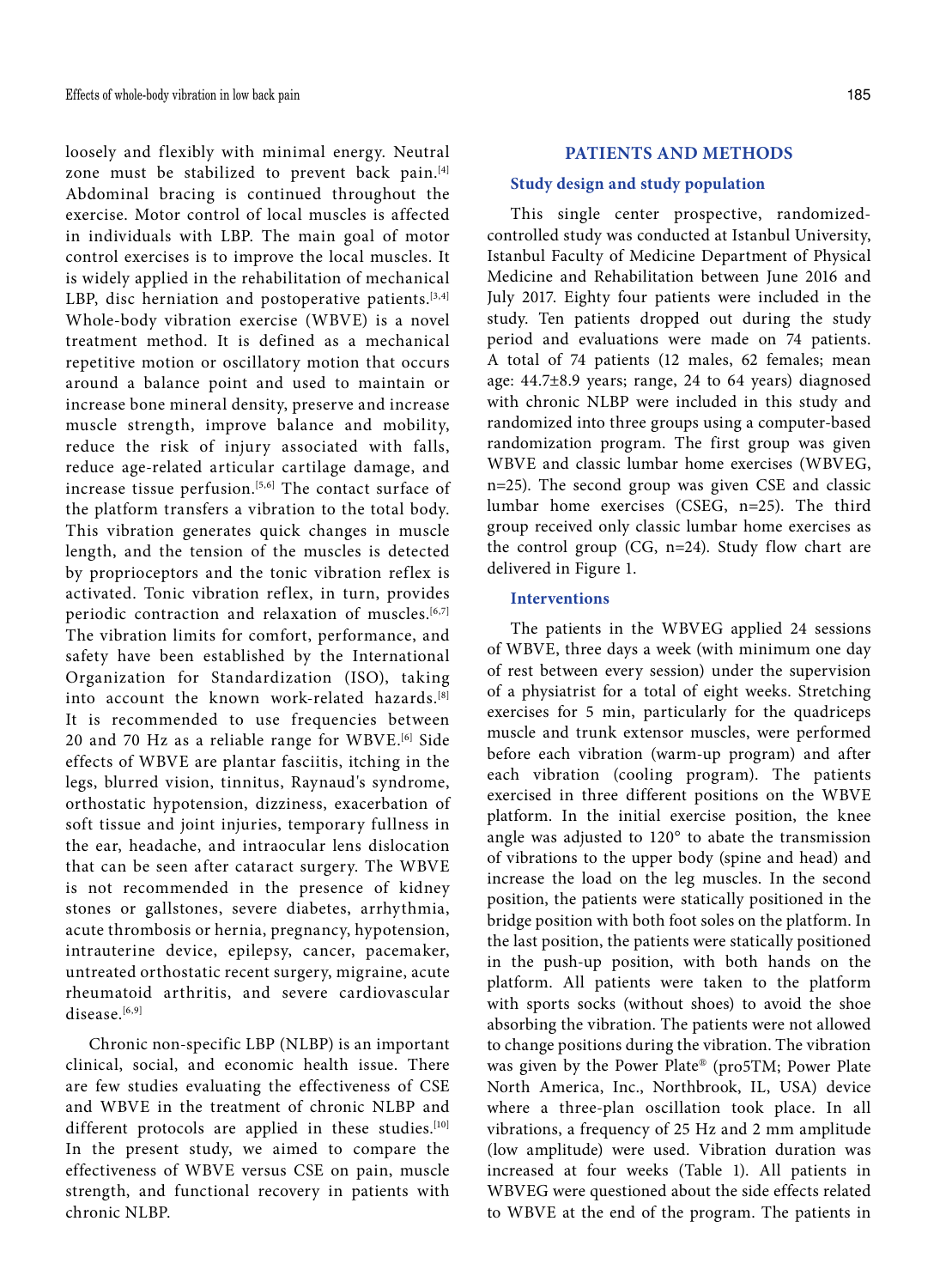| <b>TABLE 1</b><br>Whole-body vibration exercise variables |                               |                           |            |                   |                                   |                   |                    |  |  |  |  |  |
|-----------------------------------------------------------|-------------------------------|---------------------------|------------|-------------------|-----------------------------------|-------------------|--------------------|--|--|--|--|--|
| Exercise position                                         | Duration (sec)<br>$0-4$ weeks | Duration (sec)<br>$4 - 8$ | Repetition | Frequency<br>(Hz) | Peak (peak)<br>Acceleration $(g)$ | Amplitude<br>(mm) | Rest time<br>(sec) |  |  |  |  |  |
| Squat                                                     | 30                            | 60                        | 2          | 25                | 3.6                               |                   | 30                 |  |  |  |  |  |
| Bridge                                                    | 30                            | 60                        |            | 25                | 3.6                               |                   | 30                 |  |  |  |  |  |
| Push-up                                                   | 30                            | 60                        |            | 25                | 3.6                               |                   | 30                 |  |  |  |  |  |

the WBVEG were additionally given a classic lumbar home exercises and instructed to do it for a total of eight weeks.

A total of 24 sessions of CSE program was applied to the patients in the CSEG. The duration of the program was eight weeks and it was applied for three days a week (at least one day rest between each session). Each session was performed with an average of eight to 10 patients. It was set as a 35-min program, of which 5 min were to warm-up. Reducing lumbar lordosis by contracting and pulling the abdominal muscles before starting the exercise, the pelvis was moved forward and back to teach lumbar and pelvic neutral positions. Neutral position was established before each session and care was taken to maintain the neutral position throughout the exercise. The exercises consisted of three levels and were applied gradually. The patients in the CSEG were also given a classic lumbar home exercise program and instructed to do it for a total of eight weeks.

The patients in the CG received only a home exercise program. All participants received a written descriptive plan and explanation of the program. All exercises including pelvic tilt and exercises for abdominal strengthening flexion and extension (Williams-McKenzie) were shown by a physiatrist following an elaborate physical examination. The patients were advised to complete the exercises three days a week. The exercises were arranged as five repetitions in the first week, 10 repetitions in the second week, and 15 repetitions in the remainder of the eight-week program. The intensity of the exercises was increased to a level that the patients could tolerate. All patients were reminded to do the exercises regularly.

Baseline evaluation included obtaining demographic data (sex, age, body mass index [BMI], and symptom duration). Pain severity was evaluated using the Visual Analog Scale (VAS) and the patients were asked to rate their pain levels during rest and activity from 0 to 10 by considering 0 as "no pain", 5 as "moderate pain" and 10 as "pain felt with unbearable severity". The Roland-Morris Disability Questionnaire (RMDQ) was used for functional evaluation. This scale was modified from the Sickness Impact Profile and was designed to evaluate the patient's functional disability. The total score ranges from 0 (no disability) to 24 (severe disability).  $[11]$ Progressive isoinertial lifting evaluation (PILE) test was used to measure functional work performance and weight lifting capacity. Women started the test by lifting 5 lbs (2.5 kg) and men 10 lbs (5 kg). The patients lifted a box with weights four times for 30 sec, first from the floor to the waist level and, then, from the waist to the shoulder level. The test was terminated, when the patient reached psychophysical limit (e.g., fatigue or fear), aerobic limit (when reaching 85% of heart rate) or safety limit (more than 50% of body weight should not be removed).[12]

In our study, computerized isokinetic muscle strength (IMS) measurement was performed on trunk extensor and flexor muscles. Body extensor and flexor muscle strengths were measured using the CybexTM Humac Norm 350 (Cybex Norm, Lumex Inc., Ronkonkoma, NY, USA), a computerized isokinetic dynamometer machine. The device was calibrated at an error of 0.001. In accordance with the test protocol, the patients were prepared for testing and exercise before starting the recordings. The main protocol was, then, applied (Figure 2). The assessors who measured IMS were blinded to the participants. All participants were evaluated at baseline, after treatment (Week 8), and at three months after the treatment (Week 20).

#### **Statistical analysis**

The study power and sample size calculation were performed using the G\*Power version 3.1.9.7 software (Heinrich-Heine-Universität Düsseldorf, Düsseldorf, Germany). Analysis of variance (ANOVA) (repeated measures, within factors) test was performed in repeated measurements to determine VAS score changes (group  $\times$  time). Partial eta-squared score was calculated as 0.079. Accordingly, with an effect size of the study of 0.292, an alpha value of 0.05, and a sample size of 74, the post-hoc power of the study was calculated as 0.99 (Figure 2).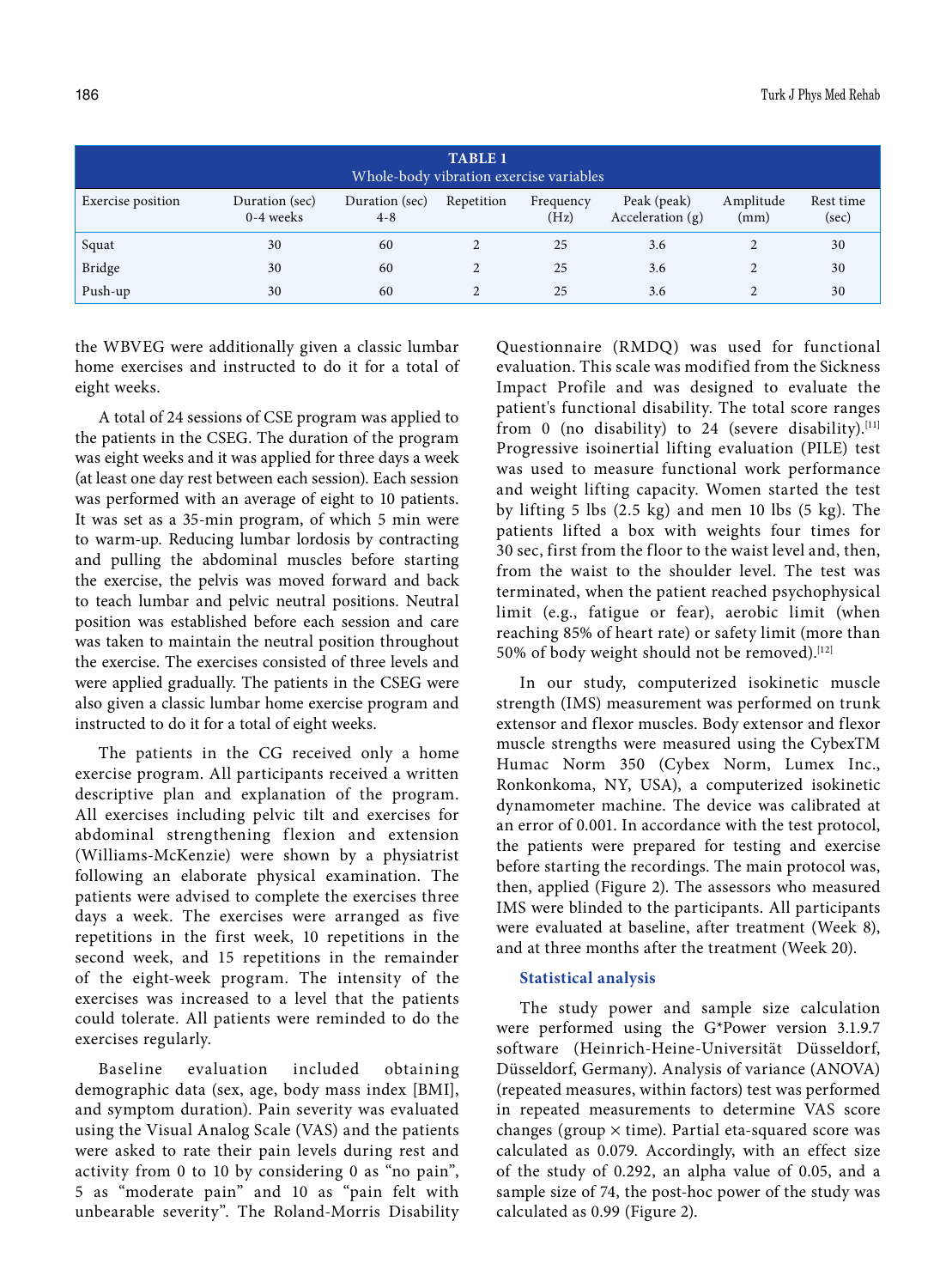

**15 reps at 90**°**/s speed maximum isokinetic trunk extension-flexion**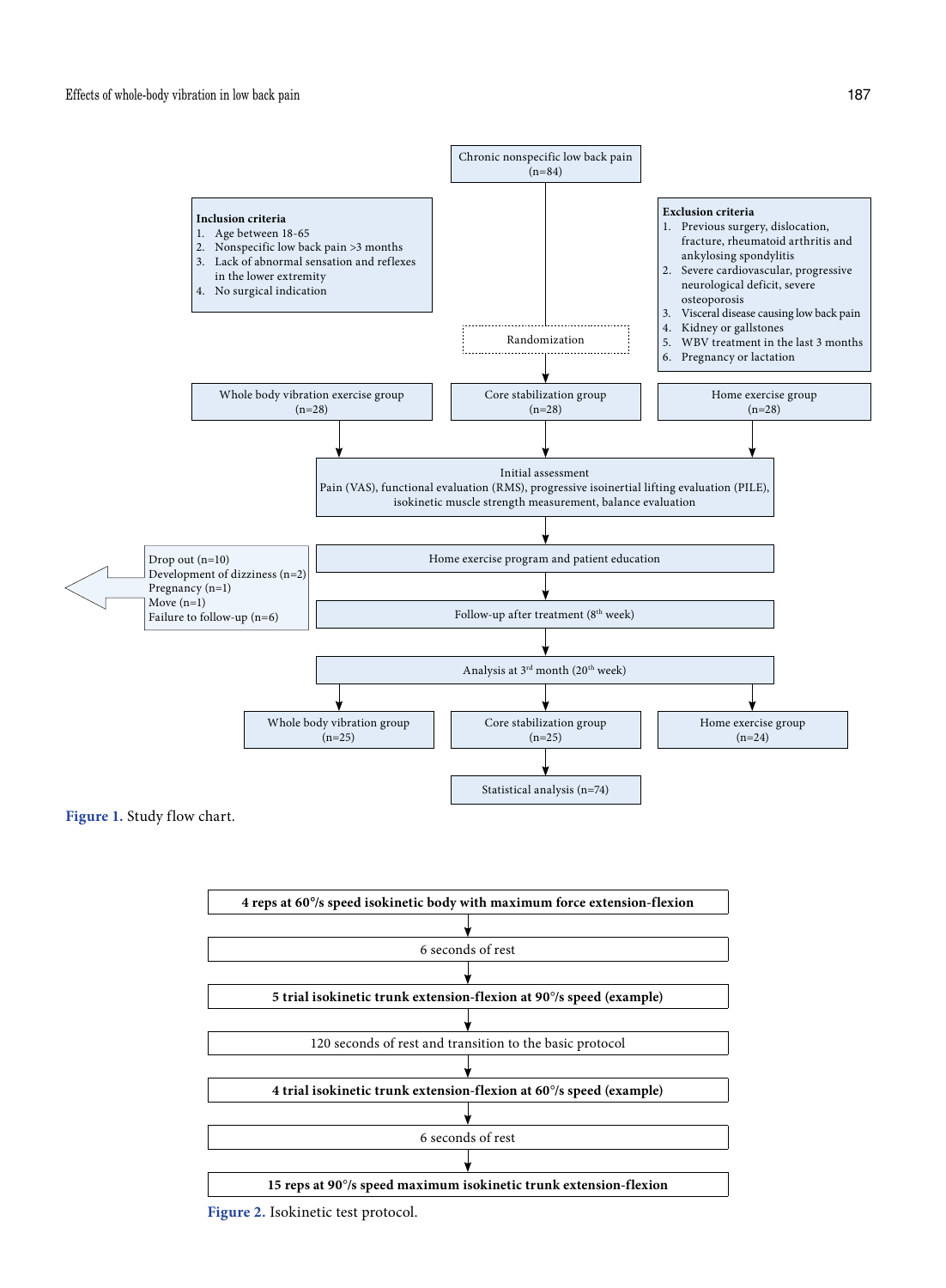|                                                                                                                                                                                                                                                                                                                                                                                                                                                                 |         |               |        |             |              | <b>TABLE 2</b>                           |        |             |                      |                 |                 |             |       |
|-----------------------------------------------------------------------------------------------------------------------------------------------------------------------------------------------------------------------------------------------------------------------------------------------------------------------------------------------------------------------------------------------------------------------------------------------------------------|---------|---------------|--------|-------------|--------------|------------------------------------------|--------|-------------|----------------------|-----------------|-----------------|-------------|-------|
|                                                                                                                                                                                                                                                                                                                                                                                                                                                                 |         |               |        |             |              | Baseline characteristics of participants |        |             |                      |                 |                 |             |       |
|                                                                                                                                                                                                                                                                                                                                                                                                                                                                 |         |               | WBVEG  |             |              |                                          | CSG    |             |                      |                 | g               |             |       |
|                                                                                                                                                                                                                                                                                                                                                                                                                                                                 | n       | Mean±SD       | Median | Min-Max     | n            | Mean±SD                                  | Median | Min-Max     | n                    | Mean±SD         | Median          | Min-Max     | Þ     |
| Age (year)                                                                                                                                                                                                                                                                                                                                                                                                                                                      |         | $43.3 + 9.2$  | 41.5   | $24 - 63$   |              | $47.2 + 8.0$                             | 48     | $31 - 61$   |                      | $43.6 \pm 9.4$  | 46              | 24-64       | 0.164 |
| Sex                                                                                                                                                                                                                                                                                                                                                                                                                                                             |         |               |        |             |              |                                          |        |             |                      |                 |                 |             | 0.390 |
| Female<br>Male                                                                                                                                                                                                                                                                                                                                                                                                                                                  | 20<br>5 |               |        |             | 23<br>$\sim$ |                                          |        |             | $\overline{19}$<br>5 |                 |                 |             |       |
| Body mass index (kg/m <sup>2</sup> )                                                                                                                                                                                                                                                                                                                                                                                                                            |         | $26.2 + 4.3$  | 26.1   | $18 - 35.4$ |              | 26.4±4.7                                 | 25.2   | $19.5 - 40$ |                      | $27.1 + 4.4$    | 26.1            | $18.4 - 36$ | 0.731 |
| Symptom duration (month)                                                                                                                                                                                                                                                                                                                                                                                                                                        |         | 14.4±14.3     | ٩      | $3 - 60$    |              | $21.5 \pm 25.2$                          | 12     | 4-120       |                      | $17.3 \pm 17.3$ | $\overline{10}$ | $3 - 72$    | 0.682 |
| VAS rest                                                                                                                                                                                                                                                                                                                                                                                                                                                        |         | $3.0 + 1.5$   | 3      | $0-6$       |              | $3.2 + 1.9$                              | 3      | $1-7$       |                      | $3.7 \pm 1.9$   | 4.5             | $0 - 8$     | 0.367 |
| VAS activity                                                                                                                                                                                                                                                                                                                                                                                                                                                    |         | $5.5 \pm 1.5$ | O      | $2 - 8$     |              | $5.5 \pm 1.7$                            | 5      | $0 - 8$     |                      | $6.0 + 1.7$     | $\overline{a}$  | $2 - 8$     | 0.248 |
| <b>RMS</b>                                                                                                                                                                                                                                                                                                                                                                                                                                                      |         | $4.8 + 3.9$   | 3      | $0 - 12$    |              | $4.4 \pm 3.1$                            |        | $0 - 13$    |                      | $6.3 \pm 6.0$   | $\circ$         | $0 - 18$    | 0.386 |
| PILE/ground to back                                                                                                                                                                                                                                                                                                                                                                                                                                             |         | $8.7 + 3.0$   | ٩      | $4 - 15$    |              | $8.6 + 3.1$                              | ٩      | $3 - 15$    |                      | $7.2 + 4.2$     | $\circ$         | $2 - 16$    | 0.175 |
| PILE/back to shoulder                                                                                                                                                                                                                                                                                                                                                                                                                                           |         | $7.6 + 2.8$   |        | $2 - 12$    |              | $8.1 + 3.5$                              | ٩      | $3 - 15$    |                      | $7.1 + 4.3$     | ৩               | $2 - 16$    | 0.519 |
| IKFPT $(60°/s, Nm)$                                                                                                                                                                                                                                                                                                                                                                                                                                             |         | 183.5±63.1    | 170    | 110-343     |              | 175.3±46.7                               | 159    | 123-316     |                      | 184.1±46.6      | 187             | 82-296      |       |
| IKEPT (60%, Nm)                                                                                                                                                                                                                                                                                                                                                                                                                                                 |         | 154.4±55.2    | 130    | 92-278      |              | 164.4±36.1                               | 155    | 110-254     |                      | 168.7±42.0      | 159             | 64-240      |       |
| IKFTW (90%, $Nm$ )                                                                                                                                                                                                                                                                                                                                                                                                                                              |         | 1,096.7±479.2 | 1131   | 302-2038    |              | $1,070.9 + 299.4$                        | 1024   | 669-1790    |                      | 1,122.6±362.4   | 1089            | 386-2029    | 0.795 |
| IKETW (90%, Nm)                                                                                                                                                                                                                                                                                                                                                                                                                                                 |         | 847.1±368.6   | 865    | 365-2099    |              | $921.4 \pm 362.0$                        | 801    | 265-1730    |                      | 899.2±280.4     | 851             | 454-1671    | 0.684 |
| PILE: Progressive isoinertial lifting evaluation test; RMDQ: Roland-Morris Disability Questionnaire; WBVEG: Whole-body vibration exercise group; CSE: Core stabilization exercise; CG: Control group; SD: Standard deviation;<br>Visual Analog Scale; RMS: Roland-Morris Disability Questionnaire Scores; IKFPT: Isokinetic flexion peak torque; IKFPP: Isokinetic extension peak torque; IKFTW: Isokinetic flexion total work; IKETW: Isokinetic extension tot |         |               |        |             |              |                                          |        |             |                      |                 |                 |             |       |
|                                                                                                                                                                                                                                                                                                                                                                                                                                                                 |         |               |        |             |              |                                          |        |             |                      |                 |                 |             |       |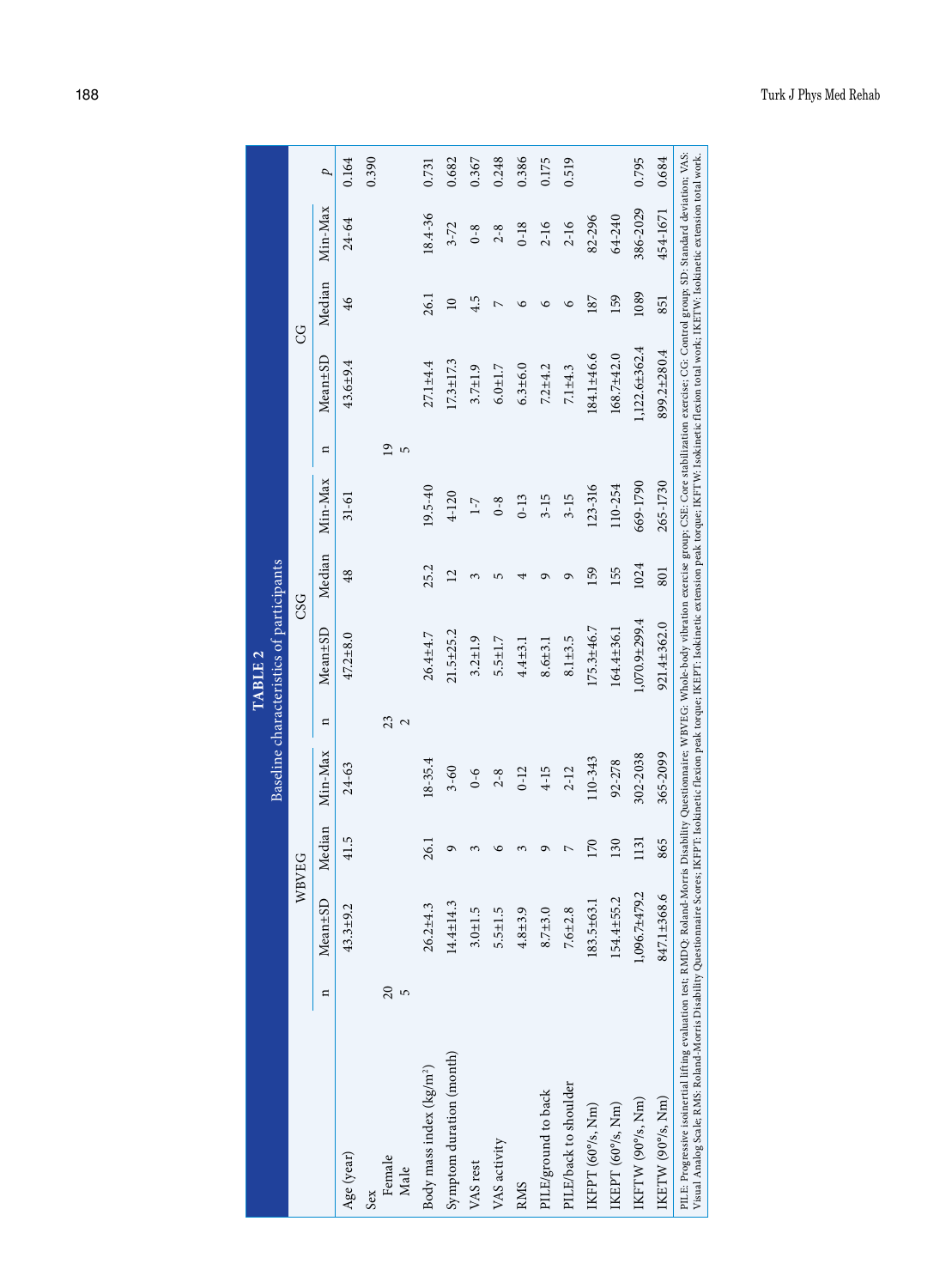|                                                                  |                                                | $p^{\ast\ast}$   | 0.025                             | Post-hoc<br>$(0.012\delta)$<br>$(0.029\textbf{f})$ |                 |                               | Post-hoc<br>(0.0068)<br>(0.003)<br>0.005 |               |               | 0.73                          |                    |                                                                                                                                                                                                 |
|------------------------------------------------------------------|------------------------------------------------|------------------|-----------------------------------|----------------------------------------------------|-----------------|-------------------------------|------------------------------------------|---------------|---------------|-------------------------------|--------------------|-------------------------------------------------------------------------------------------------------------------------------------------------------------------------------------------------|
|                                                                  | Pre-treatment-post-treatment 3 <sup>th</sup> M | Min-Max          | $-2-9$                            | $0 - 13$                                           | $-4 - 8.5$      | $-1 - 11$                     | $0 - 13$                                 | $-4 - 8.5$    | $-3-12$       | $-7 - 11$                     | $-10 - 15$         |                                                                                                                                                                                                 |
|                                                                  | Difference                                     | Median           | 4                                 | 4                                                  |                 | 4                             | 4                                        |               | $\sim$        | 2                             | $\circ$            |                                                                                                                                                                                                 |
|                                                                  |                                                | Mean±SD          | $3.73 \pm 2.89$                   | $4.36 + 3.86$                                      | $1.65 \pm 2.81$ | $4.69 \pm 2.94$               | $4.84 \pm 3.93$                          | $1.78 + 2.83$ | $3.34 + 3.73$ | $2.64 \pm 3.69$               | $1.04 + 6.57$      |                                                                                                                                                                                                 |
| Intragroup comparisons of PILE values and RMDQ scores<br>TABLE 3 | Post-hoc                                       | p                | $0.001\ddagger$<br>$0.011\dagger$ | $0.001$ ‡<br>$0.002\dagger$                        | 0.0254          | $< 0.001$ ‡<br>$0.001\dagger$ | $< 0.001$ #<br>$0.001\dagger$            | $0.035$ ‡     | $0.001$ †‡    | $< 0.001$ ‡<br>$0.017\dagger$ |                    |                                                                                                                                                                                                 |
|                                                                  |                                                | $\check{\rho}^*$ | 0.001                             | 0.001                                              | $= 0.029$       | 0.001                         | 0.001                                    | $=0.009$      | 0.001         | 0.001                         | $= 0.427$          |                                                                                                                                                                                                 |
|                                                                  |                                                | Min-Max          | $5 - 16$                          | $5 - 25$                                           | $4-18$          | $5 - 16$                      | $5 - 25$                                 | $4-16$        | $C - 0$       | $C - 0$                       | $0 - 18$           |                                                                                                                                                                                                 |
|                                                                  | Post-treatment 3 <sup>th</sup> M               | Median           | 13                                | 13                                                 | ç               | $\overline{12}$               | $\overline{13}$                          | $\circ$       |               |                               | S                  |                                                                                                                                                                                                 |
|                                                                  |                                                | Mean±SD          | $12.12 \pm 2.8$                   | $13.00 + 3.9$                                      | $9.27 \pm 3.94$ | $11.96 \pm 2.7$               | $12.9 + 4.13$                            | $9.18 + 3.7$  | $1.47 + 1.90$ | $1.80 + 2.02$                 | $5.26 \pm 5.41$    | Questionnaire; SD: Standard deviation; WBVEG: Whole-body vibration exercise group; CSEG: Core stabilization exercise group; CG: Control group; † Pre-treatment-Post-treatment; † Pre-treatment- |
|                                                                  |                                                | Min-Max          | $1 - 16$                          | $2.5 - 25$                                         | $4 - 18$        | $1 - 16$                      | $2.5 - 25$                               | $4 - 18$      | $0 - 9$       | $0 - 11$                      | $0 - 18$           |                                                                                                                                                                                                 |
|                                                                  | Post-treatment                                 | Median           | 12                                | $\overline{c}$                                     | $\circ$         | $\overline{12}$               | $\overline{12}$                          | $\circ$       |               |                               | 4                  |                                                                                                                                                                                                 |
|                                                                  |                                                | Mean±SD          | $11.08 + 3.7$                     | $8 + 4.5$<br>12.1                                  | $8.60 + 4.2$    | $10.8 + 3.6$                  | $11.82 \pm 4.9$                          | $8.60 + 4.2$  | $1.86 + 2.63$ | $2.44 \pm 3.16$               | $1 + 4.28$<br>4.91 |                                                                                                                                                                                                 |
|                                                                  |                                                | Min-Max          | $4-15$                            | $3 - 15$                                           | $2 - 16$        | $2 - 12$                      | $3 - 15$                                 | $2 - 16$      | $0 - 12$      | $0 - 13$                      | $0 - 18$           |                                                                                                                                                                                                 |
|                                                                  | Pre-treatment                                  | Median           | ç                                 | $\sigma$                                           | $\circ$         | $\overline{a}$                | $\sigma$                                 | $\circ$       | 3             | 4                             | $\circ$            |                                                                                                                                                                                                 |
|                                                                  |                                                | Mean±SD          | $8.68 + 3.0$                      | $8.64 \pm 3.1$                                     | $7.27 + 4.2$    | $7.56 \pm 2.8$                | $8.08 \pm 3.5$                           | $7.06 + 4.3$  | $4.82 + 3.97$ | $4.44 + 4.0$                  | $6.30 + 6.03$      | Post-treatment 3th M; * Intragroup p value, ** Intergroup p value, ¶ WBVG-CG; 8 CSEG-CG.<br>PILE: Progressive isoinertial lifting evaluation test; RMDQ: Roland-Morris Disability               |
|                                                                  |                                                | $\mathbf{a}$     | 25                                | 25                                                 | 24              | 25                            | 25                                       | 24            | 25            | 25                            | 24                 |                                                                                                                                                                                                 |
|                                                                  |                                                | Groups           | WBVEG                             | CSEG                                               | CG              | WBVEG                         | CSEG                                     | S             | WBVEG         | CSEG                          | S                  |                                                                                                                                                                                                 |
|                                                                  |                                                |                  |                                   | PILE/ground to back                                |                 |                               | PILE/back to shoulder                    |               |               | Roland Morris Scores          |                    |                                                                                                                                                                                                 |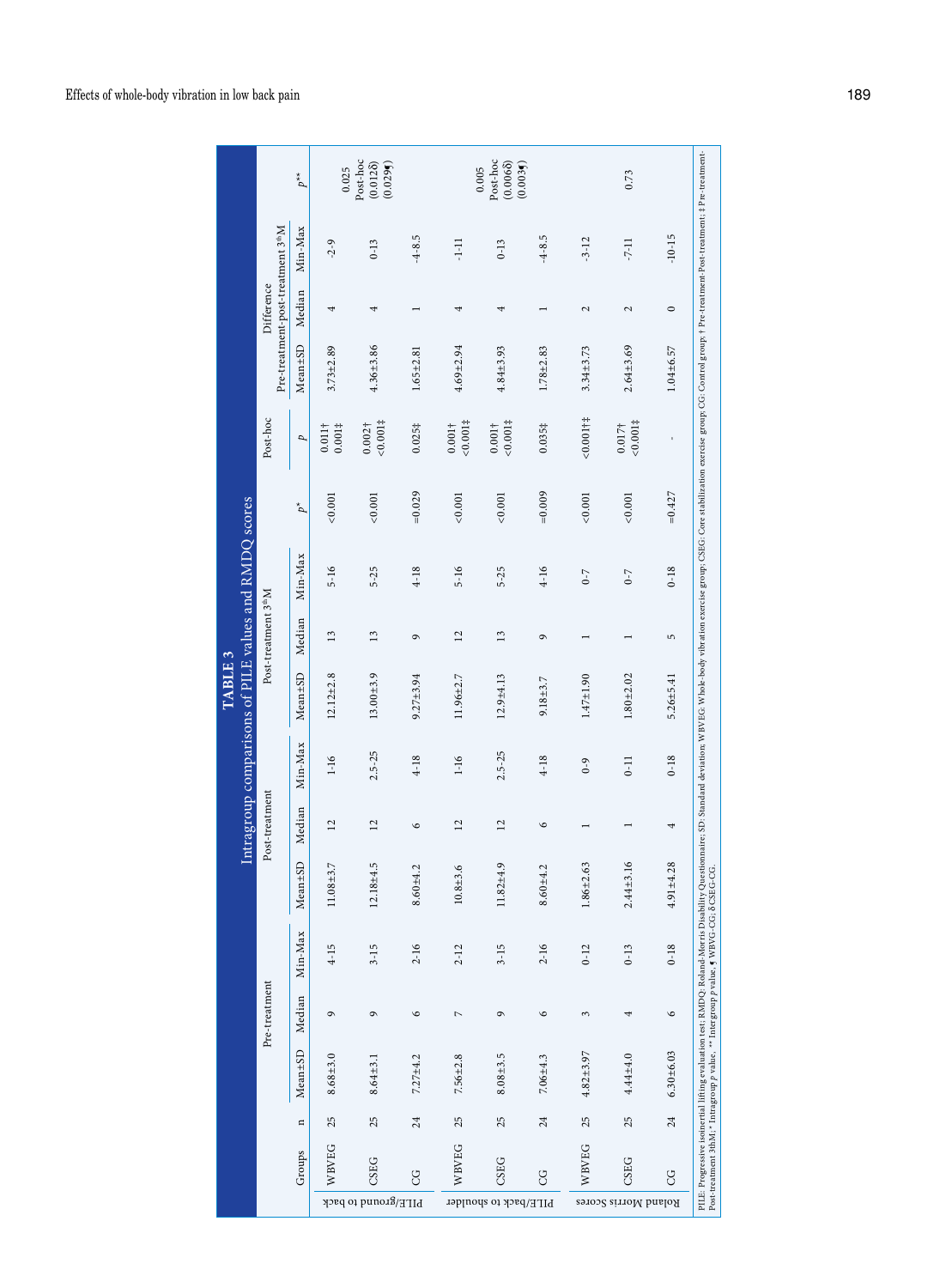|                                                                                                          |            |                              | $p^{**}$              |                 | 0.186                         |                 |                 | 0.106                               |               | 0.013          | Post-hoc                      | $(0.016\dagger)$ |               | 0.191                      |               |                                                                                                                                                                                                                                                                                                                                                        |
|----------------------------------------------------------------------------------------------------------|------------|------------------------------|-----------------------|-----------------|-------------------------------|-----------------|-----------------|-------------------------------------|---------------|----------------|-------------------------------|------------------|---------------|----------------------------|---------------|--------------------------------------------------------------------------------------------------------------------------------------------------------------------------------------------------------------------------------------------------------------------------------------------------------------------------------------------------------|
|                                                                                                          |            |                              | Min-Max               | $-28 - 126$     | $-21 - 91$                    | $-34 - 76$      | $-91 - 928$     | $-43 - 633$                         | $-129 - 738$  | 15-164         | $-20 - 179$                   | $-33 - 119$      | 61-1217       | $-114 - 746$               | $-156 - 794$  |                                                                                                                                                                                                                                                                                                                                                        |
|                                                                                                          | Difference | Pre-treatment-post-treatment | Median                | 35              | 27                            | $\overline{17}$ | 299.5           | 229                                 | 170           | $\overline{7}$ | 36                            | 47               | 386.5         | 257                        | 317           |                                                                                                                                                                                                                                                                                                                                                        |
|                                                                                                          |            |                              | Mean <sup>+SD</sup>   | $36.1 \pm 39.3$ | $25.0 + 28.6$                 | $22.7 \pm 25.2$ | $275.0 + 259.6$ | 206.3±186.1                         | 114.7±252.8   | 76.2±41.3      | 50.7±58.2                     | 50.6±37.7        | 435.4±336.0   | $280.1 \pm 221.2$          | 299.4±212.1   |                                                                                                                                                                                                                                                                                                                                                        |
|                                                                                                          |            |                              | $\mathcal{P}^{\star}$ | 0.001           | 0.001                         | 0.001           | 0.001           | 0.001                               | 0.021         | 0.001          | &0.001                        | 0.001            | 0.001         | 0.001                      | 0.001         |                                                                                                                                                                                                                                                                                                                                                        |
|                                                                                                          |            | Post-treatment               | Min-Max               | 138-415         | 127-330                       | 111-351         | 694-2698        | 746-2205                            | 106-2267      | 694-2698       | 746-2205                      | 106-2267         | 650-2877      | 616-2395                   | 696-1978      |                                                                                                                                                                                                                                                                                                                                                        |
|                                                                                                          |            |                              | Median                | 200.5           | 199                           | 194.5           | 1270.5          | 1287                                | 1197          | 1270.5         | 1287                          | 1197             | 1121          | 1115                       | 1144          |                                                                                                                                                                                                                                                                                                                                                        |
| Intra- and inter-group comparisons of isokinetic flexion/extension peak torque and total work<br>TABLE 4 |            |                              | Mean±SD               | 221.2±64.6      | 200.4±47.6                    | 205.8±50.1      | 1,371.8±500.9   | 1,277.2±304.6                       | 1,235.8±441.7 | 1,371.8±500.9  | $1,277.2 \pm 304.6$           | 1,235.8±441.7    | 1,290.5±498.4 | $1,201.5 \pm 347.0$        | 1,186.7±334.6 |                                                                                                                                                                                                                                                                                                                                                        |
|                                                                                                          |            | Pre-treatment                | Min-Max               | 110-343         | 123-316                       | 84-296          | 302-2038        | 669-1790                            | 386-1447.5    | 92-278         | 110-254                       | 64-240           | 256-1730      | 365-2099                   | 454-1671      |                                                                                                                                                                                                                                                                                                                                                        |
|                                                                                                          |            |                              |                       | ledian<br>Z     | 161.5                         | 159             | 187             | 1129.5                              | 1024          | 1062           | 136                           | 155              | 159           | 819                        | 865           | 842                                                                                                                                                                                                                                                                                                                                                    |
|                                                                                                          |            |                              | Mean±SD               | 183.5±63.1      | 175.3±46.7                    | 184.1±46.6      | 1,096.7±479.2   | $1,070.9 + 299.4$                   | 1,122.6±362.4 | 154.4±55.2     | 164.4±36.1                    | $168.7 + 42.0$   | 847.1±368.6   | 921.4±362.0                | 899.2±280.4   |                                                                                                                                                                                                                                                                                                                                                        |
|                                                                                                          |            |                              | Ξ                     | 25              | 25                            | 24              | 25              | 25                                  | 24            | 25             | 25                            | 24               | 25            | 25                         | 24            |                                                                                                                                                                                                                                                                                                                                                        |
|                                                                                                          |            |                              | Groups                | WBVEG           | CSEG                          | g               | WBVEG           | CSEG                                | <b>CG</b>     | WBVEG          | CSEG                          | ပ္ပ              | <b>WBVG</b>   | CSEG                       | S             | SD: Standard deviation, WBVEG: Whole-body vibration exercise group; CSEG: Core stabilization exercise group; CG: Control group; IKFPT: Isokinetic flexion peak torque; IKFTW: Isokinetic flexion total work; IKEPT: Isokinetic<br>peak torque; IKETW: Isokinetic extension total work; * Intragroup p value; ** Intergroup p value; † Between CSE-WBVG |
|                                                                                                          |            |                              |                       |                 | $(u_N \nvert s/009)$<br>IKFPT |                 |                 | $(u_N \nvert s/06)$<br><b>IKFTW</b> |               |                | $(u_N \nvert s/009)$<br>IKEPT |                  |               | (WN 's/06)<br><b>IKELM</b> |               |                                                                                                                                                                                                                                                                                                                                                        |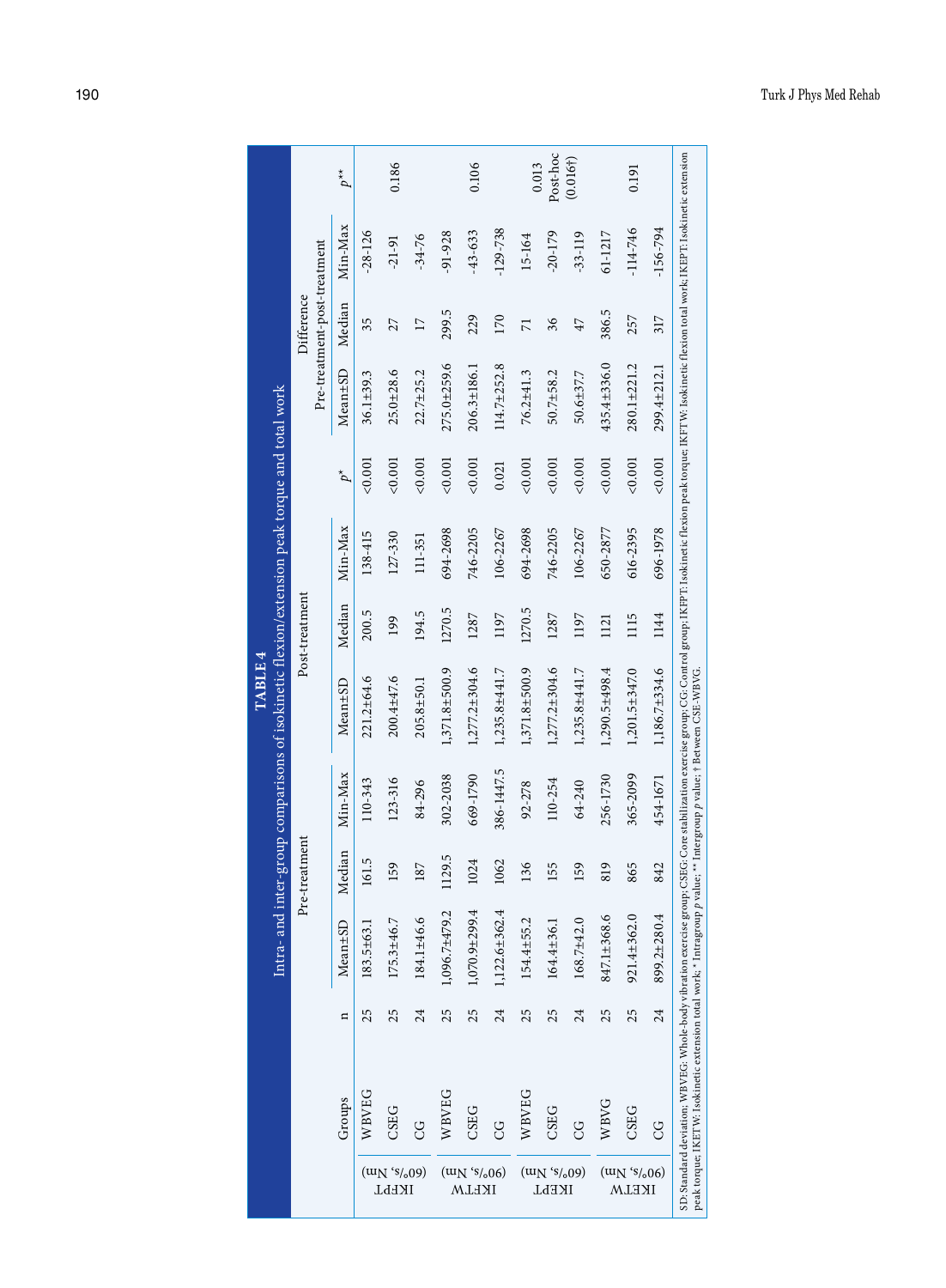Statistical analysis was performed using the IBM SPSS for Windows version 22.0 software (IBM Corp., Armonk, NY, USA). Intention-to-treat analysis was performed to analyze the data. Descriptive data were expressed in mean ± standard deviation (SD), median (min-max) or number and frequency. The distribution of variables was checked using the Kolmogorov-Smirnov test. In the group comparison of data without normal distribution, the Wilcoxon and Friedman tests were used and the Kruskal-Wallis variance analysis was used for the inter-group comparison, followed by the Games-Howell posthoc test. For the data with normal distribution, repeated measures ANOVA was performed for VAS scores with group, time, and interaction of time and group, followed by the Bonferroni post-hoc test. The paired t-test was used for intra-group comparisons. A *p* value of <0.05 was considered statistically significant.

## **RESULTS**

All patients included in the study were divided into three groups with respect to age, sex, BMI, symptom duration, VAS scores, and baseline characteristics (p>0.05) (Table 2).

There was a significant difference in the VAS score changes of pre-treatment, post-treatment, and post-treatment third month measurements among the groups (p=0.023). The VAS pain scores of the home exercise group were higher than the other two groups (p<0.001). No significant difference was found in the VAS scores of pre-treatment, post-treatment, and post-treatment third month measurements of the home exercise group (p=0.214). Intensive activity VAS sores in the WBVEG and CSEG significantly decreased after the treatment and at post-treatment third month, compared to pre-treatment scores (p<0.001).

A statistically significant increase in the functional work performance with PILE test was observed in all groups (p<0.05). In the inter-group comparisons, the difference between pre-treatment and third-month PILE test (ground to back and back to shoulder) were significantly different in both WBVEG and CSEG than the CG (p<0.05) (Table 3).

There was a statistically significant improvement in the RMDQ in the WBVEG and CSEG after treatment and at post-treatment third month, compared to pre-treatment (p<0.001). However, there was no significant difference in the inter-group comparison (p>0.05) (Table 4).

There was a statistically significant increase in the isokinetic flexion peak torque (IKFPT), isokinetic extension peak torque (IKEPT), and isokinetic extension total work (IKETW) values in all three groups ( $p<0.001$ ). There was a statistically significant increase in the IKFTW values in WBVEG and CSEG (p<0.001). The increase in IKFTW levels was statistically significant in CG ( $p$ <0.05). In the inter-group comparisons, the difference in the value of IKEPT compared to the pre-treatment values after treatment was statistically significantly higher in the WBVEG than the CSEG (p<0.05) (Table 4).

In the WBVEG, headache was observed in six patients, orthostatic hypotension in four patients, burning sensation in the legs in three patients, burning sensation in the soles of one foot, fullness in the ears in two patients, and dizziness in one patient after treatment. However, all these side effects were transient and did not recur. Therefore, none of these patients withdrew from the study. In two patients, temporary dizziness developed after the first WBVE session, and the patients voluntarily withdrew from the study.

## **DISCUSSION**

In many studies, although there is no significant difference between women and men in terms of LBP prevalence, it has been shown that the back pain prevalence is high in women.<sup>[13-15]</sup> Similarly, in our study, 83.8% of the patients were females. Age is one of the most important risk factors for LBP. The incidence of LBP peaks in the third and fourth decades of life, and the overall prevalence increases with age (up to 60-65 years) and, then, gradually decreases.[13] In our study, the patients between 23 and 59 years of age were included and the mean age was 43.7±8.9 years, consistent with the literature.

The primary objective of our study was to evaluate the effects of WBVE modality in patients with chronic NLBP. It is a new exercise modality and, thus, there is limited evidence in the literature to support the use of WBVE for the treatment of LBP.[16] In a current review, there is limited evidence suggesting that WBVE is beneficial for NLBP, and it has not been concluded that it is an effective intervention due to the little sample size and statistical heterogeneity.<sup>[17]</sup> In addition, the optimum parameters for use in clinical practice are unclear.[18] There is no consensus on the use of WBVE to increase muscle strength, in addition to other treatment methods or separately. It is recommended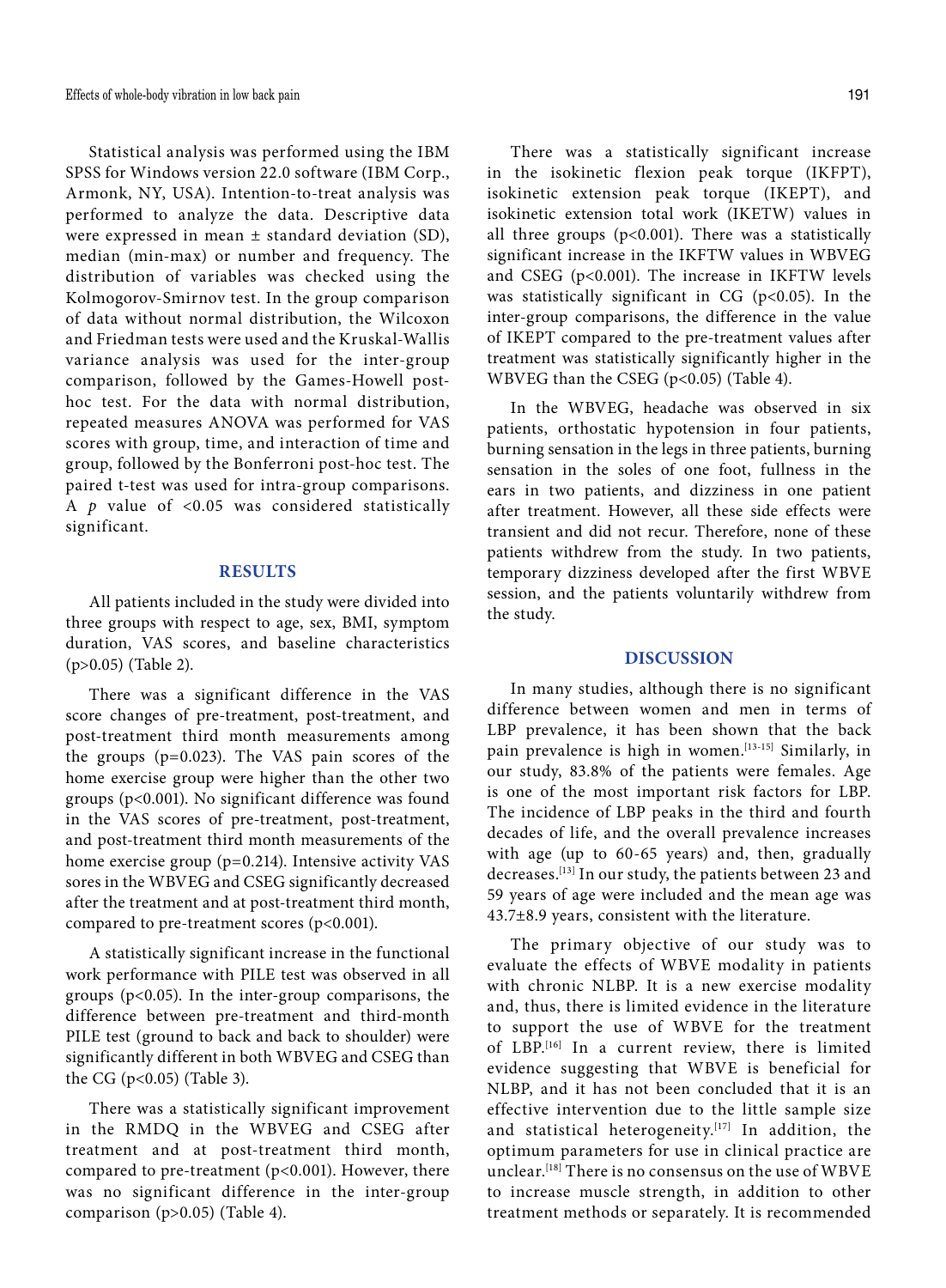that WBVE are not applied alone, but with a conventional exercise program.[19,20] Likewise, we applied WBVE combined with classic lumbar home program in our study. Transmission of vibration to the body and its response on the musculoskeletal system is affected by vibration parameters such as the frequency, acceleration, direction, and duration of the vibration. Also, the frequency and duration of the exercises performed on the vibration platform are also affected by factors such as the individual's posture on the platform, the rigidity of the platform, whether the person is barefoot, and the body parts have different resonance frequencies.[9] In our study, similar to the study of Zheng et al.,<sup>[21]</sup> we exercised the patients in three different positions: squat position (knee angle set to 120º), bridge position (both foot soles on the platform), and push-up position (both hands on the platform).

In the literature, in terms of posture on the WBVE platform in CLBP, del Pozo-Cruz et al.<sup>[22]</sup> and Boucher et al.[16] performed the exercise knees flexed in the squat position, while Rittweger et al.<sup>[23]</sup> applied slow oscillations, rotation, and additional weight on the platform, instead of a fixed posture. Wang et al.,<sup>[18]</sup> in their series, used the upright posture, deep squat, back extension posture, bridge position and push-up position. In the current literature, the vibration parameters of the WBVE and exercise protocols applied in CLBP are different. These different practices make it difficult to compare studies with each other and to prepare guidelines for the clinical use of WBVE.<sup>[17]</sup> Perraton et al.<sup>[10]</sup> reported that there was insufficient evidence for the use of WBVE in CLBP. In the literature, WBVE contributes to pain reduction and functional recovery, increases lifting capacity, and reduces the risk of falling in chronic NLBP. The results of our study also support the current literature in terms of pain, functional recovery, and lifting capacity.[22,24]

In a systematic review, it has been suggested that there is a strong evidence that stabilization exercises are not superior to other active exercise forms in the long-term.[25] In a meta-analysis, studies comparing CSE with a general exercise program in patients with CLBP were evaluated and it was concluded that CSE was superior to the traditional exercise program in terms of pain and functionality in the short-term, but this difference decreased in the long-term.[26] The results of our study also showed that CSE was more effective in the short-term in terms of pain reduction and functionality, compared to the classic lumbar home exercise program in patients with chronic NLBP. In the literature, however, there are no studies evaluating CSE efficacy with IMS measurement in patients with CLBP.

Compared to CG, in our study, pain reduction and functional improvement were observed in the WBVG and CSE. However, the increase in trunk flexor muscle strength was observed in all three groups. Extensor muscle strength change was more in the WBVE group than the CSE group and CG. Unlike other studies using the device, it may be related to exercising not only in the squat position, but also in the bridge and push-up positions.

In another meta-analysis, the occurrence of adverse effects associated with WBVE was found to be rare.[6] Only 29 of 455 participants in the WBVEG experienced potentially adverse effects associated with WBVE exposure. The effects were mild and usually lessened in other sessions. In general, WBVE was well tolerated in older adults, but it was emphasized that more research was needed to assess long-term side effects. In our study, headache, orthostatic hypotension, burning sensation in the legs, burning sensation in the soles of the feet, fullness in the ears, feeling light-headed developed in the WBVEG; however, all these side effects were transient and did not recur. In two patients, temporary dizziness developed after the first WBVE session, and the patients voluntarily withdrew from the study.

Nonetheless, there are some limitations to this study. First, the fact that the treating researcher was not blinded to the treatment groups is one of the limitations. Only the assessors who measured IMS were blinded to the participants. Second, the long-term effect of WBVE and CSE was considered to be limited due to the short follow-up period in our study. There was a decline in the number of participants for various reasons during follow-up. In our study, the drug use of the participants was not questioned and the Physician and/or Patient Global Assessment scale was not used. Third, the number of housewives in the CG was higher and the groups were not homogeneously distributed. In addition, there is no specific standardization in the vibration parameters and training protocol of WBVE. Finally, this study included both sex, and considering the physiological differences in response to exercise, this may have resulted bias.

In conclusion, the WBVE and CSE appear to be effective in pain and functionality in the treatment of chronic NLBP. Although there was a significant improvement in the muscle strength and functional work performance in all three groups, greater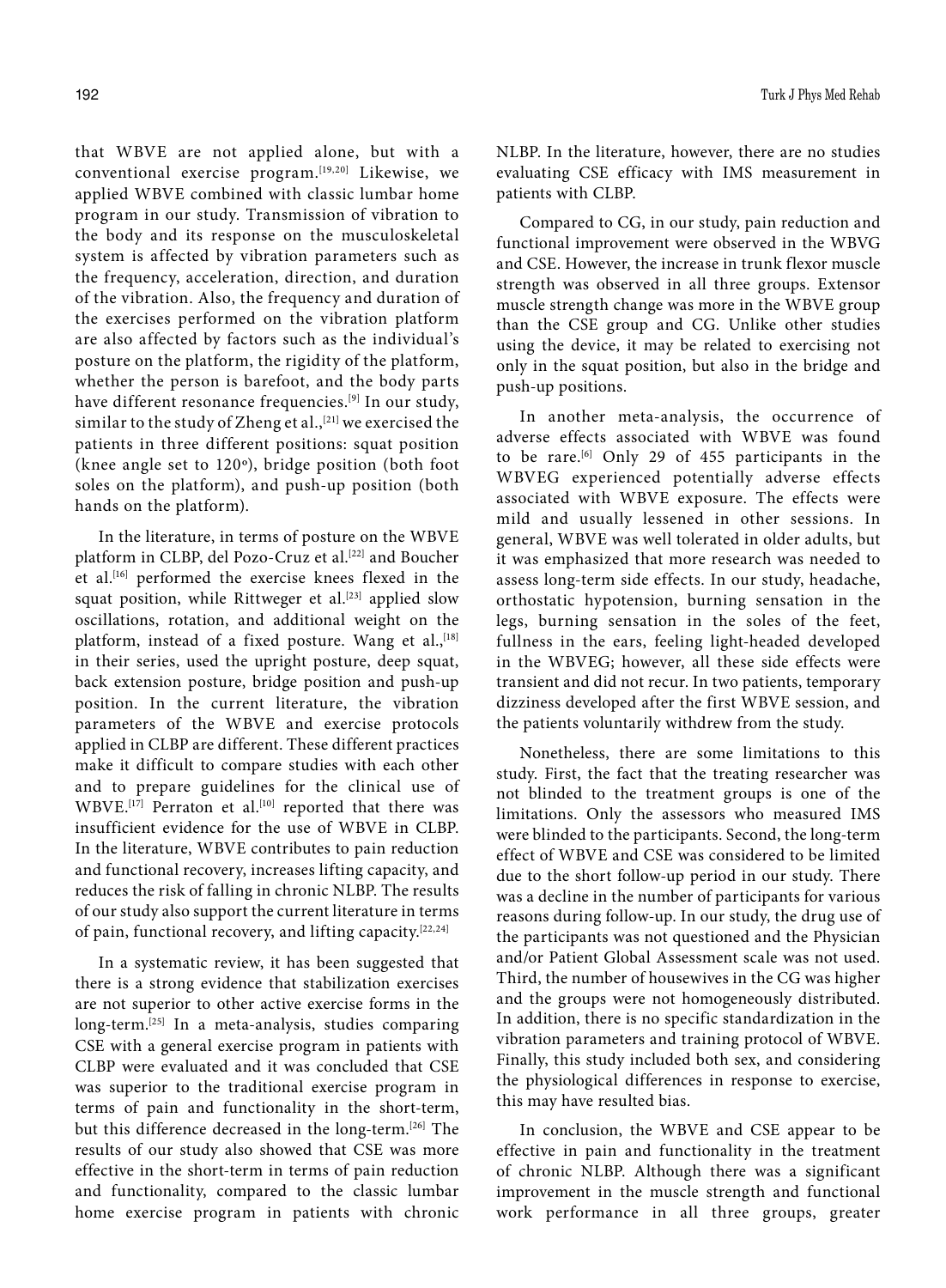improvements in WBVEG and CSEG were observed than the CG. Based on these findings, we suggest further, well-designed, comprehensive studies to define the target population, long-term effects, and optimal treatment protocols to elucidate the effectiveness of WBVE and CSE in this patient population.

**Ethics Committee Approval:** The study protocol was approved by the Istanbul University, Istanbul Medical Faculty Ethics Committee (Ref. no: 2016/70). The study was conducted in accordance with the principles of the Declaration of Helsinki.

**Patient Consent for Publication:** A written informed consent was obtained from each patient.

**Data Sharing Statement:** The data that support the findings of this study are available from the corresponding author upon reasonable request.

**Author Contributions:** Concept, design, data col, writing manuscript; B.C.K.; Materials, data collection, analysis; T.S.; Data collection, analysis; B.G.; Materials; S.Y.; Concept, design, supervision, literatur, search writing manuscript; E.O.

**Conflict of Interest:** The authors declared no conflicts of interest with respect to the authorship and/or publication of this article.

**Funding:** The authors received no financial support for the research and/or authorship of this article.

# **REFERENCES**

- 1. Balagué F, Mannion AF, Pellisé F, Cedraschi C. Nonspecific low back pain. Lancet 2012;379:482-91.
- 2. Ladeira CE. Evidence based practice guidelines for management of low back pain: Physical therapy implications. Rev Bras Fisioter 2011;15:190-9.
- 3. Gunduz OH, Ercalik T. Exercise prescription in chronic low back pain. Turk J Phys Med Rehabil 2014;60:25-30.
- 4. Panjabi MM. The stabilizing system of the spine. Part I. Function, dysfunction, adaptation, and enhancement. J Spinal Disord 1992;5:383-9.
- 5. Sitjà Rabert M, Rigau Comas D, Fort Vanmeerhaeghe A, Santoyo Medina C, Roqué i Figuls M, Romero-Rodríguez D, et al. Whole-body vibration training for patients with neurodegenerative disease. Cochrane Database Syst Rev 2012;(2):CD009097.
- 6. Lau RW, Liao LR, Yu F, Teo T, Chung RC, Pang MY. The effects of whole body vibration therapy on bone mineral density and leg muscle strength in older adults: A systematic review and meta-analysis. Clin Rehabil 2011;25:975-88.
- 7. Roelants M, Verschueren SM, Delecluse C, Levin O, Stijnen V. Whole-body-vibration-induced increase in leg muscle activity during different squat exercises. J Strength Cond Res 2006;20:124-9,
- 8. Human response to vibration-Guidance and terminology for instrumentation and equipment for the assessment of daily vibration exposure at the workplace according to the requirements of health and safety. International Organization for Standardization; 2017.
- 9. Rauch F, Sievanen H, Boonen S, Cardinale M, Degens H, Felsenberg D, et al. Reporting whole-body vibration intervention studies: Recommendations of the International Society of Musculoskeletal and Neuronal Interactions. J Musculoskelet Neuronal Interact 2010;10:193-8.
- 10. Perraton L, Machotka Z, Kumar S. Whole-body vibration to treat low back pain: Fact or fad? Physiother Can 2011;63:88-93.
- 11. Küçükdeveci AA, Tennant A, Elhan AH, Niyazoglu H. Validation of the Turkish version of the Roland-Morris Disability Questionnaire for use in low back pain. Spine (Phila Pa 1976) 2001;26:2738-43.
- 12. Mayer TG, Barnes D, Nichols G, Kishino ND, Coval K, Piel B, et al. Progressive isoinertial lifting evaluation. II. A comparison with isokinetic lifting in a disabled chronic low-back pain industrial population. Spine (Phila Pa 1976) 1988;13:998-1002.
- 13. Hoy D, Brooks P, Blyth F, Buchbinder R. The Epidemiology of low back pain. Best Pract Res Clin Rheumatol 2010;24:769-81.
- 14. Manchikanti L, Singh V, Falco FJ, Benyamin RM, Hirsch JA. Epidemiology of low back pain in adults. Neuromodulation 2014;17 Suppl 2:3-10.
- 15. Kopec JA, Sayre EC, Esdaile JM. Predictors of back pain in a general population cohort. Spine (Phila Pa 1976) 2004;29:70-7.
- 16. Boucher JA, Abboud J, Dubois JD, Legault E, Descarreaux M, Henchoz Y. Trunk neuromuscular responses to a single whole-body vibration session in patients with chronic low back pain: A cross-sectional study. J Manipulative Physiol Ther 2013;36:564-71.
- 17. Wang W, Wang S, Lin W, Li X, Andersen LL, Wang Y. Efficacy of whole body vibration therapy on pain and functional ability in people with non-specific low back pain: A systematic review. BMC Complement Med Ther 2020;20:158.
- 18. Wang XQ, Pi YL, Chen PJ, Chen BL, Liang LC, Li X, et al. Whole body vibration exercise for chronic low back pain: Study protocol for a single-blind randomized controlled trial. Trials 2014;15:104.
- 19. Bemben DA, Palmer IJ, Bemben MG, Knehans AW. Effects of combined whole-body vibration and resistance training on muscular strength and bone metabolism in postmenopausal women. Bone 2010;47:650-6.
- 20. Kosar AC, Candow DG, Putland JT. Potential beneficial effects of whole-body vibration for muscle recovery after exercise. J Strength Cond Res 2012;26:2907-11.
- 21. Zheng YL, Wang XF, Chen BL, Gu W, Wang X, Xu B, et al. Effect of 12-week whole-body vibration exercise on lumbopelvic proprioception and pain control in young adults with nonspecific low back pain. Med Sci Monit 2019;25:443-52.
- 22. del Pozo-Cruz B, Hernández Mocholí MA, Adsuar JC, Parraca JA, Muro I, Gusi N. Effects of whole body vibration therapy on main outcome measures for chronic non-specific low back pain: A single-blind randomized controlled trial. J Rehabil Med 2011;43:689- 94.